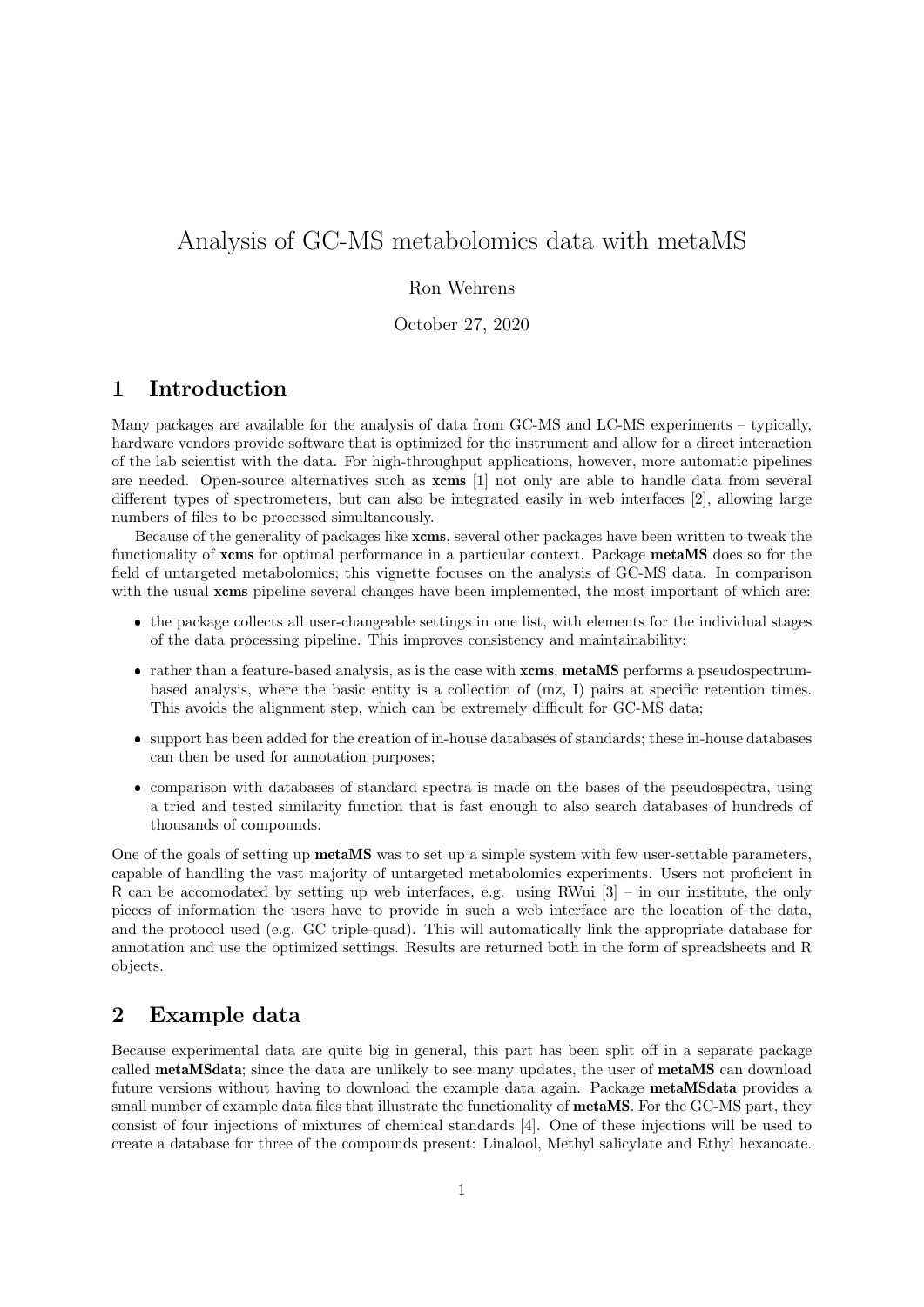Once the database of standards has been created, it can be used for annotation purposes. Intermediate results are typically orders of magnitude smaller than the raw data files, and metaMS itself contains a number of these to illustrate the concepts and to speed up the examples in the manual pages.

## 3 GC-MS data processing in metaMS

In untargeted metabolomics, the application of MS/MS and related techniques is usually restricted to follow-up experiments, where identification of potentially interesting features is the goal. In initial experiments most often simple LC-MS and GC-MS experiments are done, where annotation is based on reliable data of chemical standards, often measured in very similar conditions. Package metaMS supports building these databases, using exactly the same data processing pipeline as is used for real samples. The settings are gathered in an object of class metaMSsettings:

```
> library(metaMS)
> data(FEMsettings)
> TSQXLS.GC
Object of class 'metaMSsettings'
Instrument: TSQXLS.QQQ.GC
Chromatography: GC
> metaSetting(TSQXLS.GC, "PeakPicking")
$method
[1] "matchedFilter"
$step
[1] 0.5
$steps
[1] 2
$mzdiff
[1] 0.5
$fwhm
[1] 5
$snthresh
\lceil 1 \rceil 2
$max
[1] 500
```
The settings used for this particular set of samples are fine-tuned for a Thermo Scientific TSQXLS triplequad GC. The PeakPicking field in the settings contains all elements that are passed to the xcmsSet function from xcms.

### 3.1 Analysis of samples

The standard workflow of metaMS for GC-MS data is the following:

- 1. peak picking;
- 2. definition of pseudospectra;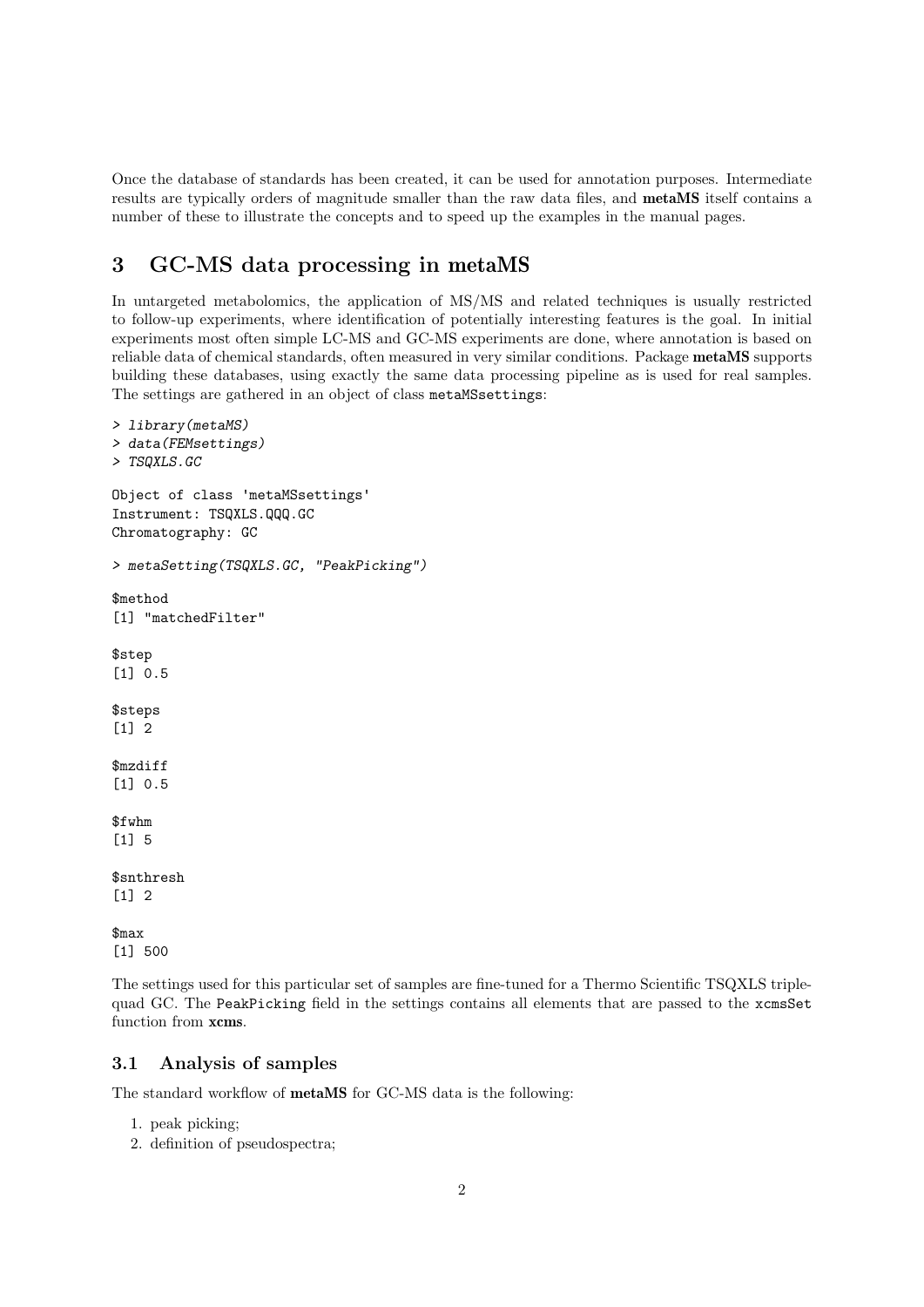- 3. identification and elimination of artefacts;
- 4. annotation by comparison to a database of standards;
- 5. definition of unknowns;
- 6. output.

This has been implemeted in function runGC, which takes a vector of file names, corresponding to the samples, and a settings list as mandatory arguments. In addition, some extra arguments can be provided. In particular, a database of standards, as discussed in the previous section, can be provided for annotation purposes. The call therefore can be as simple as:

```
> library(metaMSdata)
> data(threeStdsDB) ## provides DB
> cdfdir <- system.file("extdata", package = "metaMSdata")
> cdffiles <- list.files(cdfdir, pattern = "_GC_",
                        full.name = TRUE, ignore case = TRUE)> result <- runGC(files = cdffiles, settings = TSQXLS.GC, DB = DB,
                 nSlaves = 2
```
Alternatively, if the peak picking by xcms is already done, one can provide the xcmsSet object:

> result <- runGC(xset = GCset, settings = TSQXLS.GC, DB = DB)

In both cases, the result is a list containing a set of patterns corresponding with the compounds that have been found, either annotated or unknown, the relative intensities of these patterns in the individual annotations, and possibly the xcmsSet object for further inspection. In practice, the runGC function is all that users need to use. However, to give more details, each of the steps in the workflow will be discussed briefly below.

All results and intermediate results from this vignette are available in data object GCresults – this is used here to demonstrate the structure of the data objects without having to create them on the fly, which simply takes too much time:

> data("GCresults")

#### 3.1.1 Peak picking

The peak picking is performed by the usual **xcms** functions. A wrapper function, peakDetection, has been written in metaMS to allow the individual parameters to be passed to the function as a settings list. The result is that the whole of the xcms functionality is available, simply by changing the values of some settings, or by adding fields. In the runGC function, this step is performed by

```
> GCset <- peakDetection(cdffiles,
+ settings = metaSetting(TSQXLS.GC, "PeakPicking"),
+ convert2list = TRUE, nSlaves = 2)
```
Since this part can take quite some time, it is operated in parallel wherever possible (using **Rmpi** or snow, and shows some feedback to the user. The last argument of the function determines whether the results are to be presented for all samples together (the format of xcms), or should be split into a list with one entry for each individual file. The latter case is useful here, in the analysis of GC data, but also when setting up a database of standards.

#### 3.1.2 Definition of pseudospectra

Rather than individual peaks, the basic data structure in the GC-MS part of **metaMS** is a pseudospectrum, i.e. a set of  $m/z$  values showing a chromatographic peak at the same retention time. This choice is motivated by several considerations. First of all, in GC the amount of overlap is much less than in LC: peaks are much narrower. This means that even a one- or two-second difference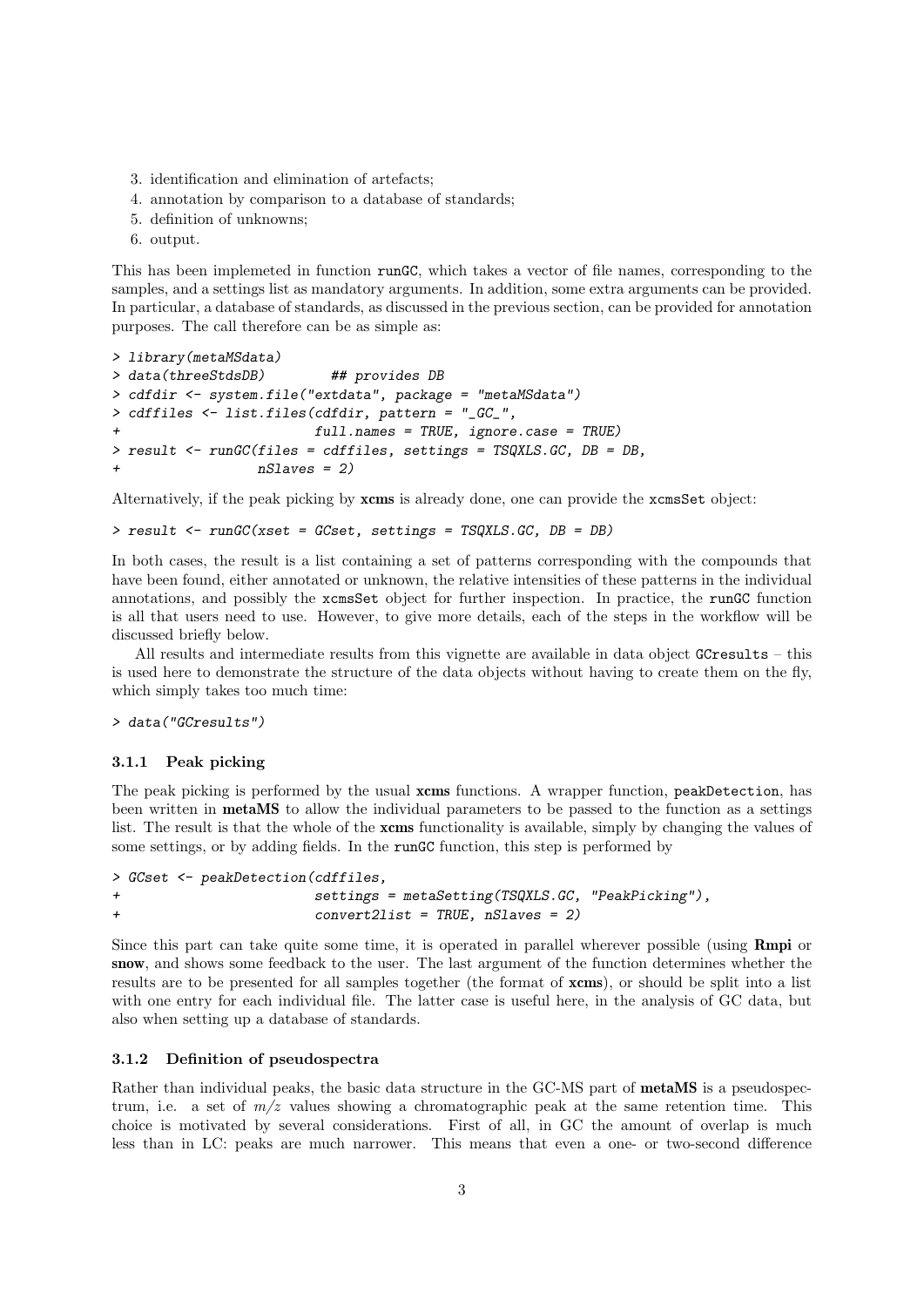in retention time can be enough to separate the corresponding mass spectra. Secondly, fragmentation patterns for many compounds are available in extensive libraries like the NIST library (see http://www.nist.gov/srd/nist1a.cfm). In addition, the spectra are somewhat easier to interpret since adducts, such as found in LC, are not present. The main advantage of pseudospectra, however, is that their use allows the results to be interpreted directly as relative concentrations of chemical compounds: a fingerprint in terms of chemical composition is obtained, rather than a fingerprint in terms of hard-to-interpret features.

The pseudospectra are obtained by simply clustering on retention time, using the runCAMERA wrapper function, which for GC data calls groupFWHM:

```
> allSamples <- lapply(GCset, runCAMERA, chrom = "GC",
+ settings = metaSetting(TSQXLS.GC, "CAMERA"))
```
Again, all the usual parameters for the groupFWHM function can be included in the CAMERA slot of the settings object. The most important parameter is perfwhm, which determines the maximal retention time difference of features in one pseudospectrum.

The final step is to convert the CAMERA objects into easily handled lists, which are basically the R equivalent of the often-used msp format from the AMDIS software [5]. In runGC, this step is implemented as:

```
> allSamples.msp <- lapply(allSamples, to.msp, file = NULL,
                           settings = metaSetting(TSQXLS.GC, "DBconstruction"))
```

```
> sapply(allSamples.msp, length)
```
STDmix\_GC\_01 STDmix\_GC\_02 STDmix\_GC\_03 STDmix\_GC\_04 241 237 232 235

> allSamples.msp[[1]][[26]]

mz maxo rt [1,] 38 2145159 38.18892 [2,] 101 1338453 38.19257 [3,] 144 352465 38.19257 [4,] 170 341177 38.19620 [5,] 188 182418 38.19257 [6,] 205 139864 38.19257 [7,] 219 278031 38.18525 [8,] 223 105532 38.18892 [9,] 226 161979 38.18525 [10,] 233 93438 38.18525 [11,] 245 82342 38.18162 [12,] 259 81633 38.18162 [13,] 260 67324 38.19620 [14,] 262 145054 38.19620 [15,] 266 77631 38.18162 [16,] 268 56122 38.18162 [17,] 337 44739 38.18892 [18,] 339 30957 38.18525

Object allsamples.msp is a nested list, with one entry for each sample, and each sample represented by a number of fields. In this case, more than 300 pseudospectra are found in each sample (even though the samples are mixtures of only fourteen chemical standards). The pseudospectra are three-column matrices, containing  $m/z$ , intensity and retention time information, respectively. One can plot the individual spectra for visual inspection using the function plotPseudoSpectrum – an example is shown in Figure 1.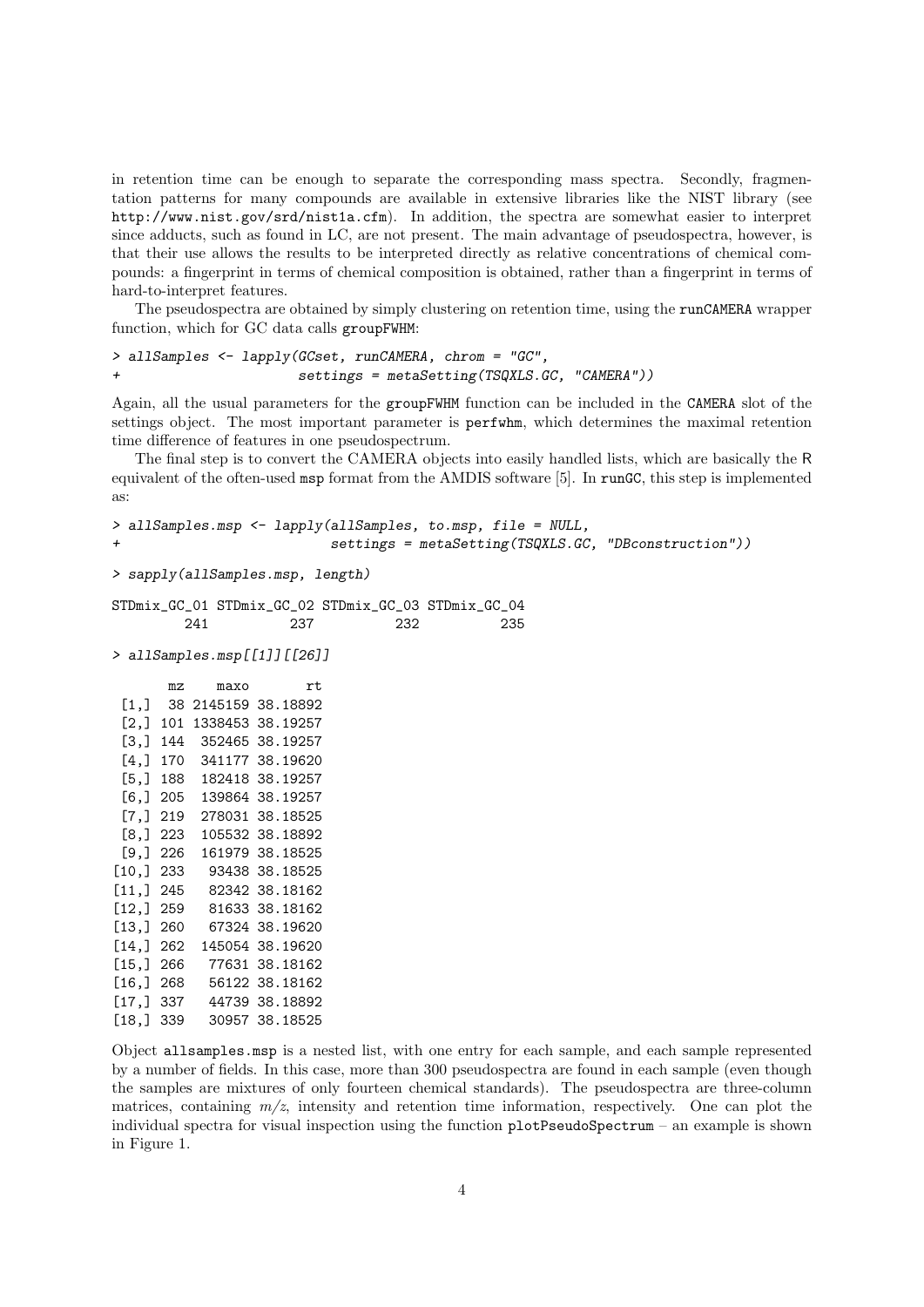> plotPseudoSpectrum(allSamples.msp[[1]][[26]])



Figure 1: A pseudospectrum from one of the samples.

#### 3.1.3 Annotation

Once we have identified our pseudospectra, we can start the annotation process. This is done by comparing every pseudospectrum to a database of spectra. As a similarity measure, we use the weighted dot product as it is fast, simple, and gives good results [6]. The first step in the comparison is based on retention, since a comparison of either retention time or retention index is much faster than a spectral comparison. The corresponding function is matchSamples2DB. Since the weighted dot product uses scaled mass spectra, the scaling of the database is done once, and then used in all comparisons:

```
> DB.treated <- treat.DB(DB)
> allSam.matches <-
+ matchSamples2DB(allSamples.msp, DB = DB.treated,
+ settings = metaSetting(TSQXLS.GC, "match2DB"),
                quick = FALSE)> allSam.matches
$annotations
$annotations$STDmix_GC_01
 pattern annotation alternatives
1 21 2
2 54 3
3 104 1
$annotations$STDmix_GC_02
 pattern annotation alternatives
1 21 2
2 43 3
3 119 1
$annotations$STDmix GC 03
 pattern annotation alternatives
1 12 2
2 15 3
3 47 1
```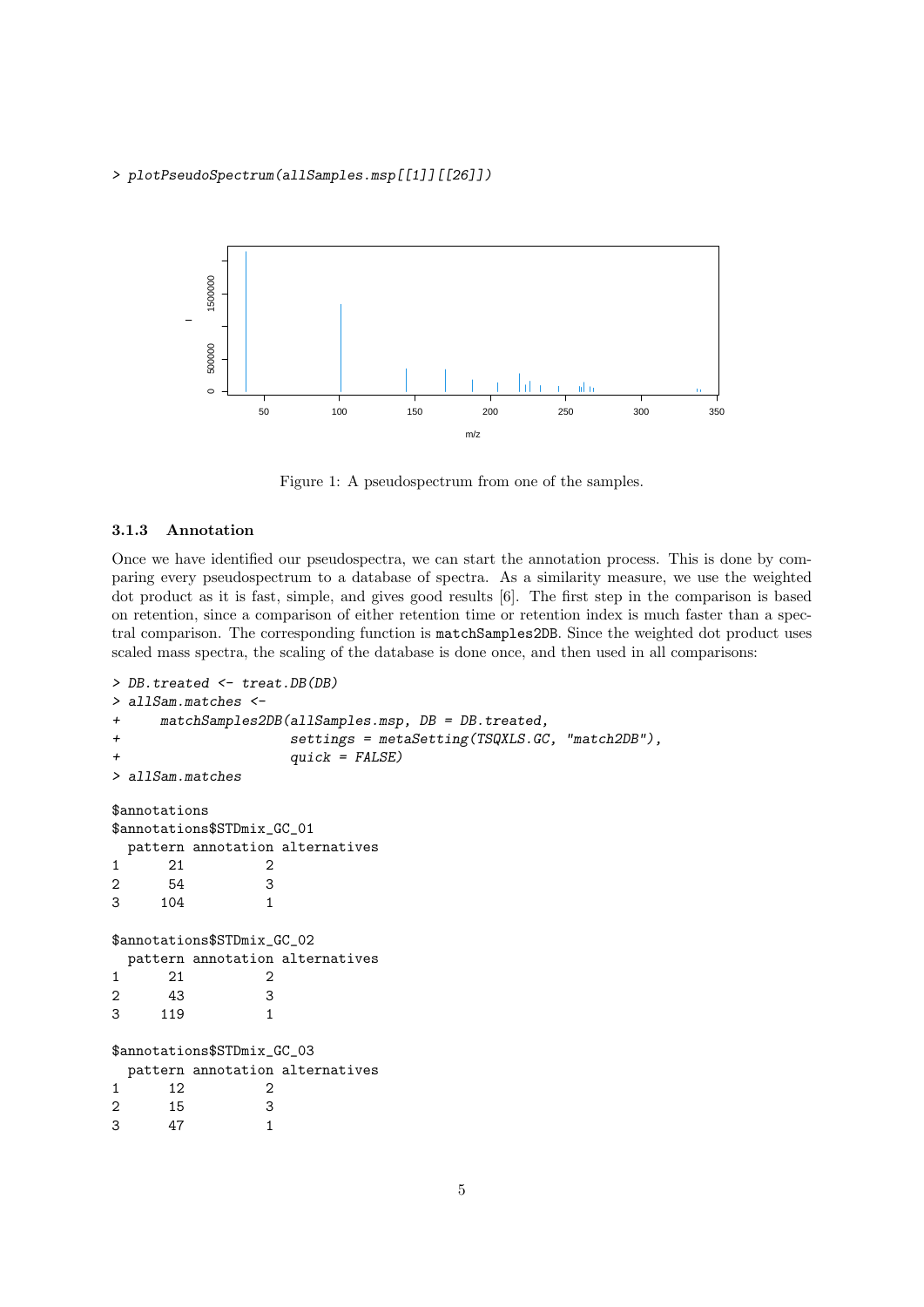```
> matchExpSpec(allSamples.msp[[1]][[4]], DB.treated,
               DB.treated = TRUE, plotIt = TRUE)
```
[1] 0.009241914 0.000000000 0.000000000



Figure 2: Best match between an experimental pattern (in red) and a database entry (in blue).

| \$annotations\$STDmix_GC_04 |    |    |                                 |  |  |
|-----------------------------|----|----|---------------------------------|--|--|
|                             |    |    | pattern annotation alternatives |  |  |
| 1                           | 10 | ., |                                 |  |  |
| 2                           | 17 | २  |                                 |  |  |
| 3                           | 53 |    |                                 |  |  |

This returns a table where all patterns that have a match with a DB entry are shown in the first column, and the DB entry itself in the second column. If for a particular experimental pattern more than one match is found, the alternatives (with a lower match factor) are shown in the last column. In this case, all three patterns in the database match with exactly one pattern in each of the experimental samples.

To see the match for a particular pattern, one can use the function matchExpSpec, returning match factors (numbers between 0 and 1, where the latter means a perfect match) for all entries in the database. If the plotIt argument is TRUE, the best match is shown – see Figure 2.

Samples may contain compounds that are not of any interest, such as plasticizers, internal standards, column material etcetera. These can be filtered out before doing an annotation: metaMS allows certain categories of database entries (defined in slot matchIrrelevants of the settings object) to be removed before further annotation. If the spectra of these compounds are very specific (and they often are), the retention criterion may be bypassed by setting the maximal retention time difference to very high values, which leads to the removal of such spectra wherever they occur in the chromatogram.

#### 3.1.4 Unknowns

The most important aspect of untargeted metabolomics is the definition of unknowns, patterns that occur repeatedly in several samples, but for which no annotation has been found. In metaMS these unknowns are found by comparing all patterns within a certain retention time (or retention index) difference on their spectral characteristics. The same match function is used, but the threshold may be different from the threshold used to match with the database of standards. Likewise, the maximum retention time (index) difference may be different, too. In defining unknowns we have so far used settings that are more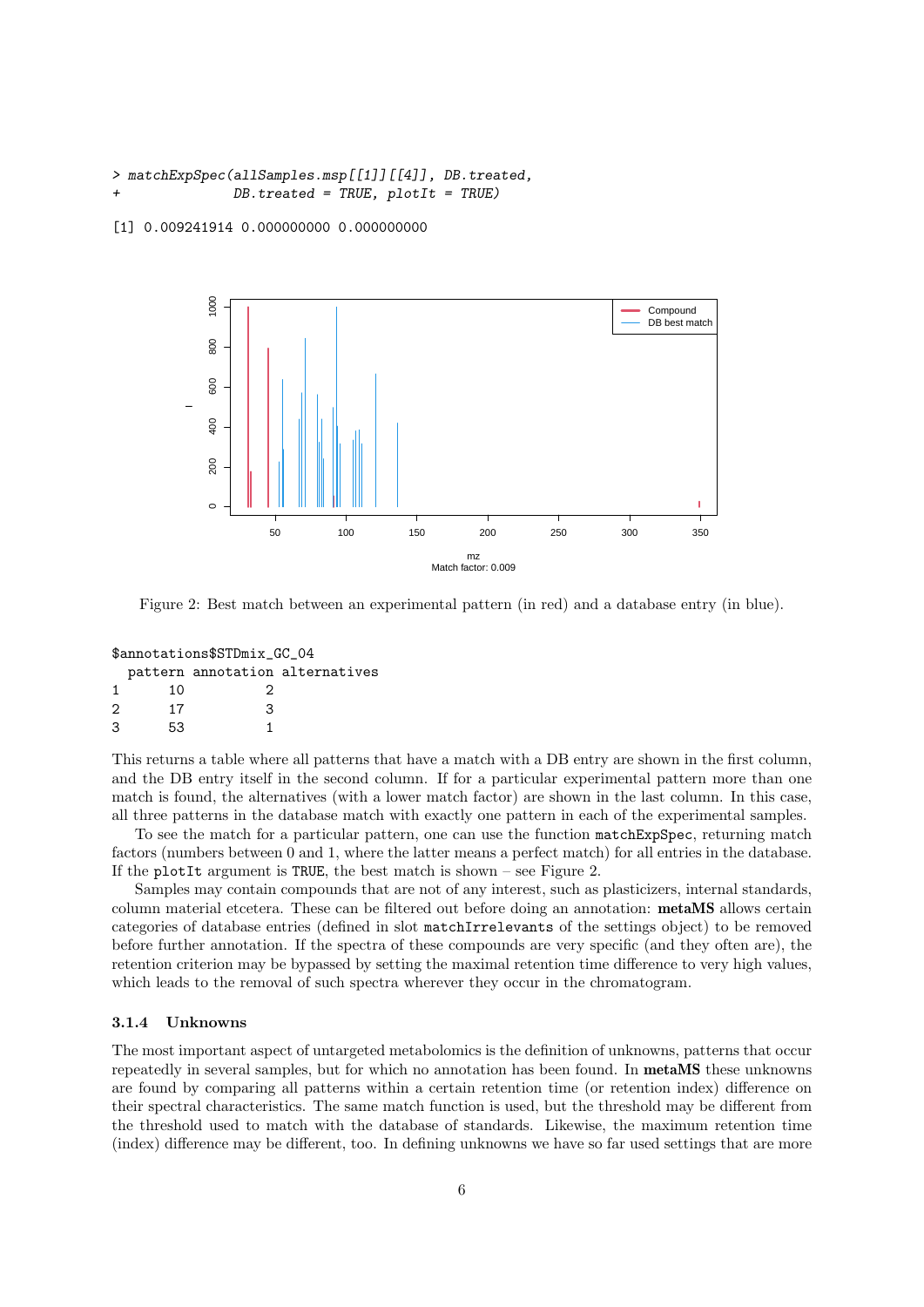strict than when comparing to a database: since all samples are typically measured in one single run, expected retention time differences are rather small. In addition, one would expect reproducible spectra for a single compound. A true unknown, or at least an interesting one, is also present in a significant fraction of the samples. All these parameters are gathered in the betweenSamples element of the settings object.

Since the matching is done using scaled patterns, we need to created a scaled version of the experimental pseudospectra first:

```
> allSamples.msp.scaled <- lapply(allSamples.msp, treat.DB,
+ isMSP = FALSE)
> allSam.matches <-
+ matchSamples2Samples(allSamples.msp.scaled,
                        allSamples.msp,
                        annotations = a11Sam.mathes$annotations,
                        settings = metaSetting(TSQXLS.GC, "betweenSamples"))> names(allSam.matches)
```

```
[1] "annotations" "unknowns"
```
For large numbers of samples, this process can take quite some time (it scales quadratically), especially if the allowed difference in retention time is large. The result now is a list of two elements: the first is the annotation table that we also saw after the comparison with the database, and the second is a list of pseudospectra corresponding to unknowns. In the annotation table, negative indices correspond to the pseudospectra in this list.

```
> allSam.matches$annotations[[1]]
```

|                |     |                | pattern annotation alternatives |
|----------------|-----|----------------|---------------------------------|
| 1              | 1   | $-1$           |                                 |
| $\overline{2}$ | 5   | $-2$           |                                 |
| 3              | 14  | -3             |                                 |
| 4              | 19  | $-4$           |                                 |
| 5              | 67  | $-5$           |                                 |
| 6              | 68  | -6             |                                 |
| 7              | 82  | $-7$           |                                 |
| 8              | 84  | -8             |                                 |
| 9              | 128 | -9             |                                 |
| 10             | 21  | $\overline{2}$ |                                 |
| 11             | 54  | 3              |                                 |
| 12             | 104 | 1              |                                 |
|                |     |                |                                 |

In the example above we see that pattern 10 in the first sample corresponds to the first unknown.

#### 3.1.5 Output

At this stage, all elements are complete: we have the list of pseudospectra with an annotation, either as a chemical standard from the database, or an unknown occurring in a sizeable fraction of the injections. The only things left to do is to calculate relative intensities for the pseudospectra, and to put the results in an easy-to-use table. This table consists of two parts. The first part is the information on the "features", which here are the pseudospectra:

```
> features.df <- getFeatureInfo(stdDB = DB, allMatches = allSam.matches,
                                 sampleList = all Samples.msp)\geq features.df[, c(1:3, ncol(features.df) - 2:0)]
```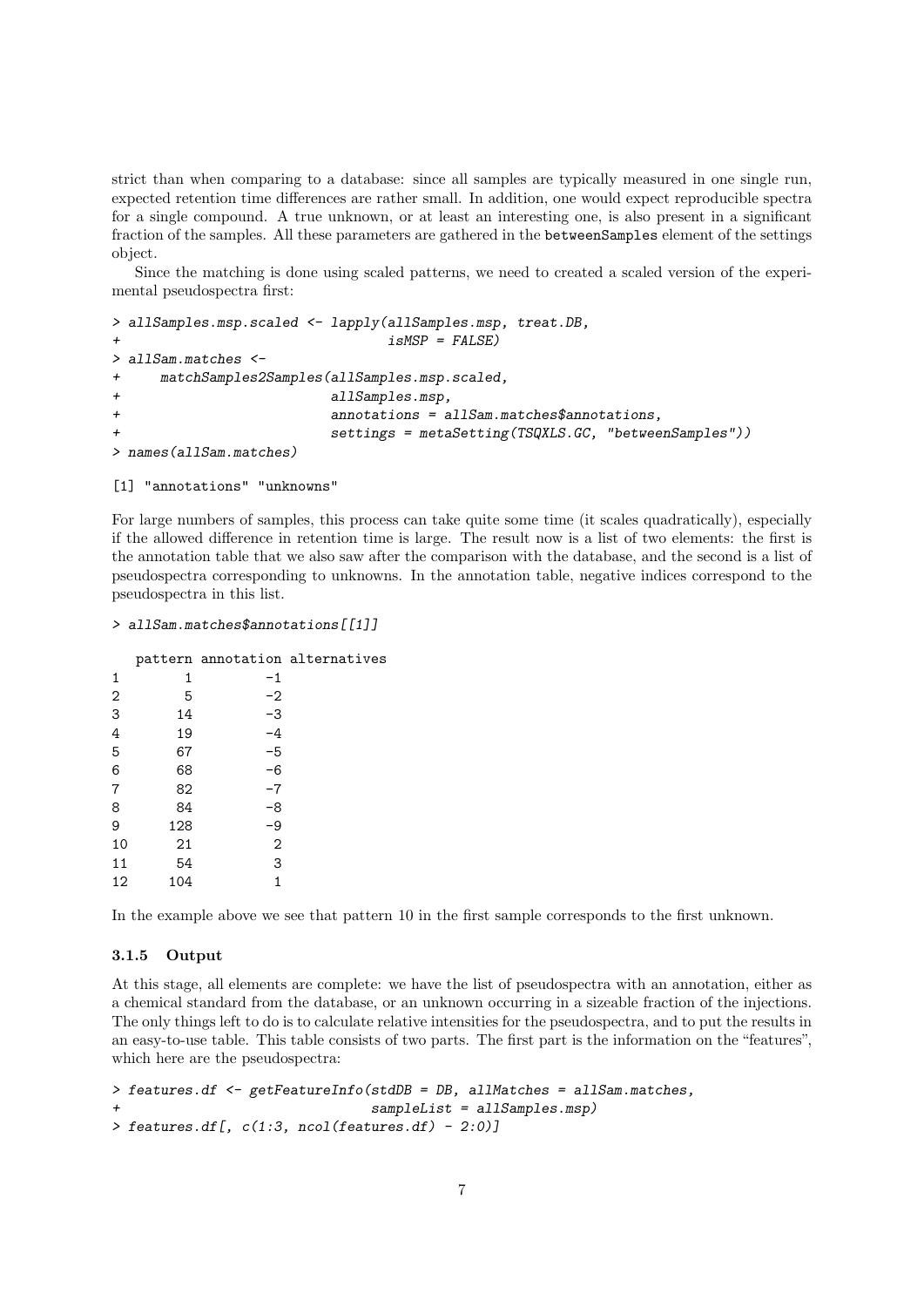|             | Name                                                |          |    |          | CAS RTman std.rt rt.sd | rt |
|-------------|-----------------------------------------------------|----------|----|----------|------------------------|----|
| $\mathbf 1$ | Linalool 78706 17.86 17.860 0.0012 17.859           |          |    |          |                        |    |
| 2           | Methyl salicylate 119368 22.44 22.439 0.0016 22.439 |          |    |          |                        |    |
| 3           | Ethyl hexanoate 123660 10.77 10.770 0.0007 10.770   |          |    |          |                        |    |
| 4           | Unknown 1                                           | NA       |    | NA 1999. | NA 0.0092 3.792        |    |
| 5           | Unknown 2 NA                                        |          |    | NA 1999. | NA 0.0014 4.915        |    |
| 6           | Unknown 3 NA                                        |          |    | NA       | NA 0.0021 30.559       |    |
| 7           | Unknown 4                                           | NA       |    | NA 1999. | NA 0.0017 19.669       |    |
| 8           | Unknown 5                                           |          | NA | NA 1999. | NA 0.0012 19.038       |    |
| 9           | Unknown 6                                           | NA 1939. | NA |          | NA 0.0016 13.013       |    |
| 10          | Unknown 7                                           | NA       | NA |          | NA 0.0025 9.754        |    |
| 11          | Unknown 8                                           | NA       | NA |          | NA 0.0018 22.087       |    |
| 12          | Unknown 9                                           | NA       | NA |          | NA 0.0018 9.915        |    |
| 13          | Unknown 10                                          | NA       | NA |          | NA 0.0023 19.039       |    |
| 14          | Unknown 11                                          | NA       | NA |          | NA 0.0084 3.786        |    |
| 15          | Unknown 12                                          | NA       | NA |          | NA 0.0224 3.444        |    |
| 16          | Unknown 13                                          | NA       | NA |          | NA 0.0021 19.667       |    |
| 17          | Unknown 14                                          | NA       | NA |          | NA 0.0000 9.753        |    |
| 18          | Unknown 15                                          | NA       | NA |          | NA 0.0045 20.194       |    |
|             |                                                     |          |    |          |                        |    |

The first three lines are the standards, and the next two are the two unknowns that are identified by the pipeline. The second part of the table contains the intensities of these features in the individual injections.

In manual interpretation of this kind of data, the intensities of one or two "highly specific" features are often used to achieve relative quantitation. In an automatic pipeline, this is a risky strategy: not only can the intensity of a peak vary quite dramatically (relative standard deviations of up to 30% are assumed acceptable in GC-MS, e.g. when SPME is applied), but these errors are all the more pronounced in highintensity peaks (hence the common use of a relative standard deviation). In addition, one is ignoring the information in the other peaks of the pseudospectrum. In metaMS, pseudospectrum intensity is expressed as a multiple of the corresponding reference pattern (either a database pattern or an unknown), where the intensity ratio is determined using robust regression to avoid one deviating feature to influence the results too much [4]. First, we define an object containing all relevant pseudospectra, and next the intensities are generated:

```
> PseudoSpectra <- constructExpPseudoSpectra(allMatches = allSam.matches,
                                              standardsDB = DB)
> ann.df <- getAnnotationMat(exp.msp = allSamples.msp, pspectra = PseudoSpectra,
                             allMatches = allSam.mathes)> ann.df
      STDmix_GC_01 STDmix_GC_02 STDmix_GC_03 STDmix_GC_04
 [1,] 0.5393561 0.5106029 1.000000 0.9740733
 [2,] 0.5139159 0.4911667 1.000000 1.0048997
 [3,] 0.5506663 0.4716969 1.000000 0.9449879<br>[4.1 1.0000000 0.9779254 0.000000 0.0000000
                      0.9779254
```

| .     | 1. 0000000 | <u>.</u>  | <u>v.vvvvv</u> | <u>v.vvvvvv</u> |
|-------|------------|-----------|----------------|-----------------|
| [5,]  | 1.0000000  | 1.0678439 | 1.012443       | 1.0116312       |
| [6,   | 1.0000000  | 0.8567742 | 1.779322       | 1.9436918       |
| [7,]  | 1.0000000  | 1.0727171 | 0.000000       | 0.0000000       |
| [8,]  | 1.0000000  | 0.0000000 | 0.000000       | 1.9793002       |
| [9,   | 1.0000000  | 0.0000000 | 1.886385       | 0.0000000       |
| [10,] | 1.0000000  | 0.9750801 | 0.000000       | 0.0000000       |
| [11,] | 1.0000000  | 0.0000000 | 1.745452       | 0.0000000       |
| [12,] | 0.5967444  | 0.5416304 | 1.002923       | 1.0000000       |
| [13,] | 0.0000000  | 1.0000000 | 1.786243       | 0.0000000       |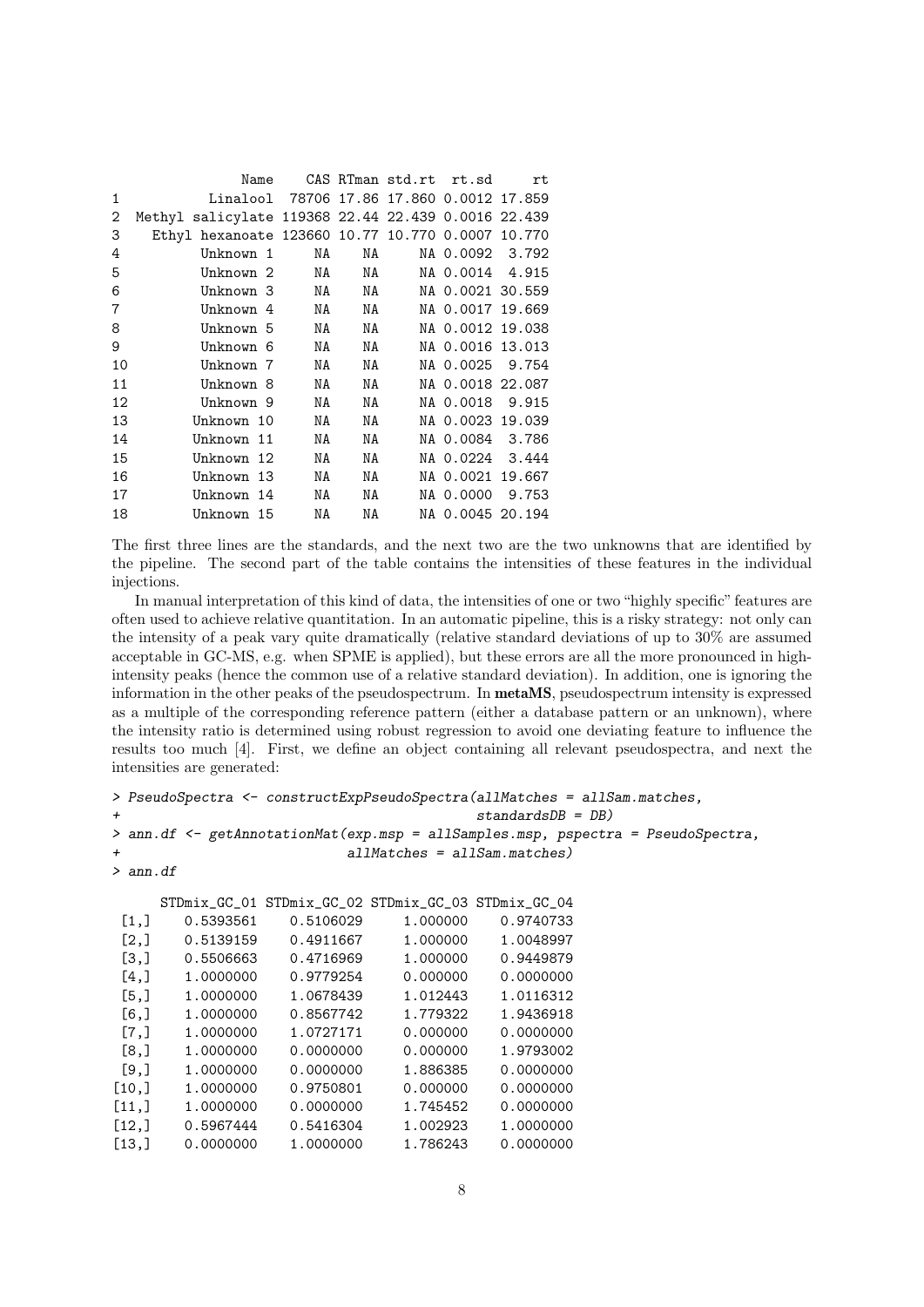| $\lceil 14 \cdot \rceil$ | 0.0000000 | 0.0000000 | 1.000000 | 0.9995801 |
|--------------------------|-----------|-----------|----------|-----------|
| 15.1                     | 0.0000000 | 0.0000000 | 1.000000 | 1.0017294 |
| $\lceil 16.1 \rceil$     | 0.0000000 | 0.0000000 | 1.000000 | 1.0221790 |
| $\lceil 17.1 \rceil$     | 0.0000000 | 0.0000000 | 1.000000 | 1.0708144 |
| $\lceil 18.1 \rceil$     | 0.0000000 | 0.0000000 | 1.000000 | 1.1444677 |

Since relative intensities are hard to interpret for mass spectrometrists, these are converted into numbers corresponding to peak heights or peak areas. This is done by multiplication by the highest intensity in the reference spectrum:

| > ann.df2 <- sweep(ann.df, 1, sapply(PseudoSpectra, |                                        |                                                     |           |             |  |  |  |
|-----------------------------------------------------|----------------------------------------|-----------------------------------------------------|-----------|-------------|--|--|--|
| $\ddot{}$                                           | $function(x) max(x$pspectrum[, 2]))$ , |                                                     |           |             |  |  |  |
| $\overline{+}$                                      |                                        | $FUN = "*")$                                        |           |             |  |  |  |
| $>$ ann.df2                                         |                                        |                                                     |           |             |  |  |  |
|                                                     |                                        |                                                     |           |             |  |  |  |
|                                                     |                                        | STDmix_GC_01 STDmix_GC_02 STDmix_GC_03 STDmix_GC_04 |           |             |  |  |  |
| [1,]                                                | 727018.1                               | 688260.6                                            | 1347937   | 1312989.4   |  |  |  |
| [2,]                                                |                                        | 2252467.1 2152758.6 4382949                         |           | 4404424.0   |  |  |  |
| [3,]                                                | 1354776.8                              | 1160492.4                                           | 2460250   | 2324906.6   |  |  |  |
| [4,]                                                |                                        | 715872128.0 700069546.2                             | $\Omega$  | 0.0         |  |  |  |
| [5,]                                                |                                        | 361640992.0 386176144.4                             | 366140725 | 365847309.5 |  |  |  |
| [6, 1]                                              | 3386176.0                              | 2901188.3                                           | 6025097   | 6581682.4   |  |  |  |
| [7,]                                                |                                        | 2269447.0 2434474.5                                 | $\Omega$  | 0.0         |  |  |  |
| [8,]                                                | 1184045.0                              | 0.0                                                 | $\Omega$  | 2343580.6   |  |  |  |
| $[9,$ ]                                             | 1176973.0                              | 0.0                                                 | 2220224   | 0.0         |  |  |  |
| [10,                                                | 897047.0                               | 874692.7                                            | 0         | 0.0         |  |  |  |
| [11,]                                               | 855648.0                               | 0.0                                                 | 1493492   | 0.0         |  |  |  |
| [12,]                                               | 642690.2                               | 583332.7                                            | 1080142   | 1076994.0   |  |  |  |
| [13,]                                               | 0.0                                    | 1105883.0                                           | 1975375   | 0.0         |  |  |  |
| [14,]                                               | 0.0                                    | 0.0                                                 | 711693760 | 711394911.2 |  |  |  |
| [15,]                                               | 0.0                                    | 0.0                                                 | 698653312 | 699861583.3 |  |  |  |
| [16,                                                | 0.0                                    | 0.0                                                 | 4265898   | 4360511.1   |  |  |  |
| [17,]                                               | 0.0                                    | 0.0                                                 | 1657900   | 1775303.2   |  |  |  |
| [18,]                                               | 0.0                                    | 0.0                                                 | 244832    | 280202.3    |  |  |  |

The three standards (the first three lines) have been identified in all four samples; the two unknowns in three and two cases, respectively. The final result is obtained by simply concatenating the two tables column-wise.

#### 3.2 Building a database of standards

From the previous discussion it should be clear how important an in-house database of standards, measured on the same system as the samples, really is. The point is that the retention behaviour of chemical compounds can differ substantially across systems – an in-house database is the best way to avoid many false negative and false positive hits.

Fortunately, the pipeline as discussed so far can be used easily to also process injections of standards. These may be injected as mixtures, provided that their retention times are not completely overlapping. Additional information is obtained from a user-provided csv file containing information like CAS number, retention time, and molecular weight. Such a file is processed with the function readStdInfo. For the three chemical standards in the metaMSdata package, this leads to the following information:

```
> library(metaMSdata)
> stddir <- system.file("extdata", package = "metaMSdata")
> input.file <- list.files(stddir, pattern = "csv", full.names = TRUE)
```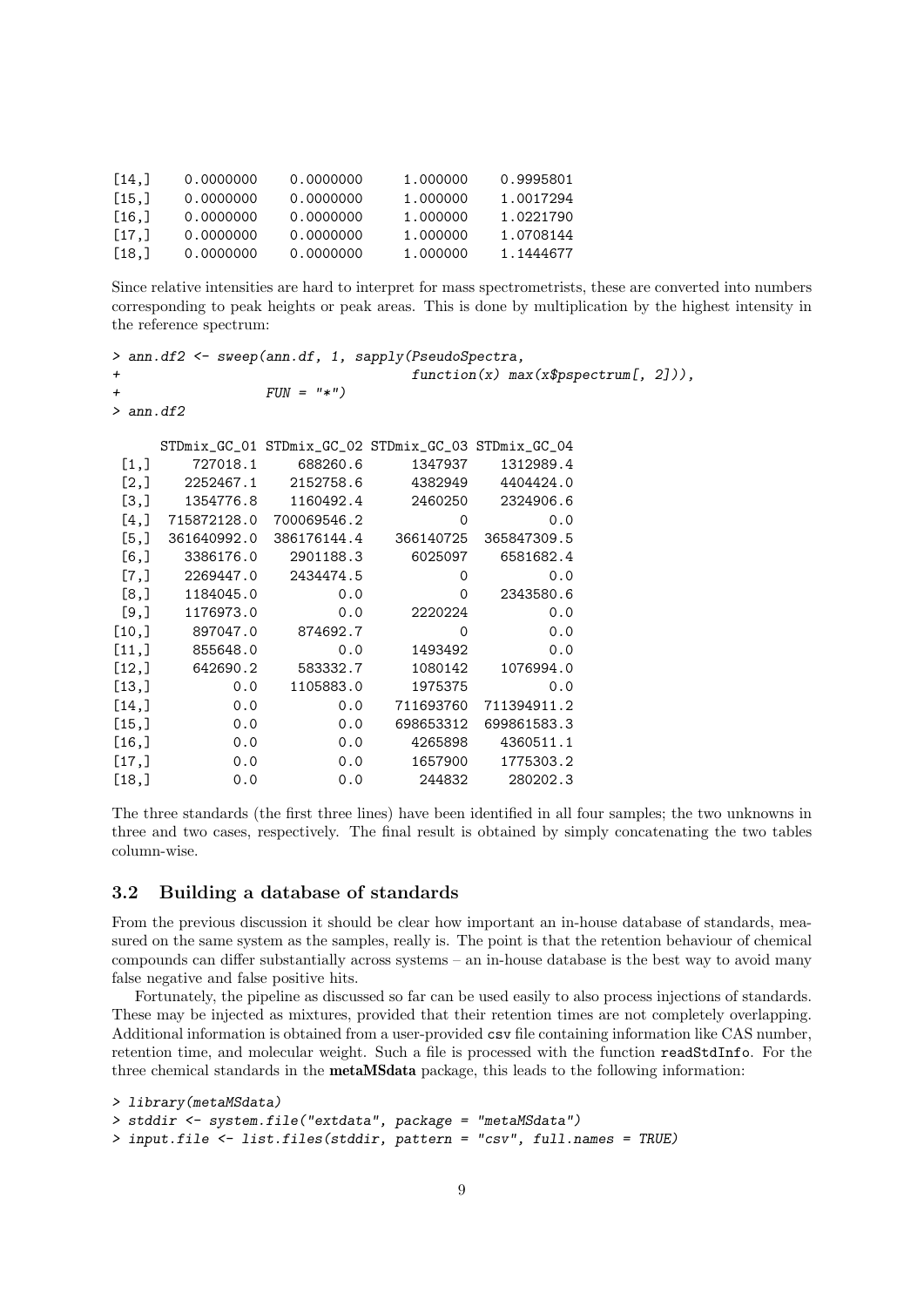```
> threeStdsInfo <- readStdInfo(input.file, stddir, sep = ";", dec = ",")
> threeStdsInfo[,"stdFile"] <- file.path(stddir, "STDmix_GC_03.CDF")
\rightarrow threeStdsInfo[, c(1:4, 8)]
    CAS Name RTman ChemspiderID monoMW
1 78706 Linalool 17.86 13849981 154.1358
2 119368 Methyl salicylate 22.44 13848808 152.0473
3 123660 Ethyl hexanoate 10.77 29005 144.1150
```
The system gives a warning that some CDF files in the data directory are not used, which can be useful feedback – in this case, it is so by design. The result is a data.frame object containing all information about the chemical standards: where to look for them, but also it provides identifiers such as a CAS number that can be used to compare the data to other databases. This is an essential step, since many patterns will be identified in the raw data, even when the samples consist of clean mixtures of chemical standards: for automatic DB construction, a validation step of some kind has to be part of the pipeline. The main benefit of setting up one's own database is the exact retention time information, something that will be essential in the annotation phase lateron. Continuing the example for the three standards, the in-house database can simply be created by issuing

```
> data(threeStdsNIST) ## provides smallDB
> DB <- createSTDdbGC(threeStdsInfo, TSQXLS.GC, extDB = smallDB,
                  nSlaves = 2)
```
The system returns some feedback about the process, which for large numbers of files can take some time. If parallel processing is supported (Rmpi or snow), this is shown, too. If no validation by comparing to an external database of spectra is possible, metaMS allows to add manually validated spectra to the data base using the manualDB argument to the createSTDdbGC function.

 $>$  names(DB[[1]])

| [1] "CAS"          | "Name"    | "RTman"  | "ChemspiderID" "SMILES" |               |
|--------------------|-----------|----------|-------------------------|---------------|
| $[6]$ "In $ChI"$   | "csLinks" | "monoMW" | "stdFile"               | "bestDBmatch" |
| $[11]$ "pspectrum" | "Class"   | "date"   | "std.rt"                | "std.rt.sd"   |

The database contains all information from the input file, as well as information on the match with the external database, and the validated spectrum.

### 4 Alternative annotation strategies

Instead of the strategy outlined above, one could also use the building blocks provided by metaMS in different ways. Instead of first comparing all pseudospectra in the injections with the database patterns, one could also first identify all unknowns. Then the pseudospectra corresponding to the unknowns could be compared with the database to see if any of them matches known standards. This strategy would get rid of "single hits", i.e. chemical compounds that are identified in only one or very few injections, and would make full use of the fact that all injections have been done in a single run, so would lead to very similar retention time behaviour and very similar spectra. One could hypothesize that over the course of several months or even years, a database of spectra of standards could show bigger and bigger deviations with actual measurements, and this alternative strategy could possibly lead to more easily interpretable, or at least easier-to-correct results.

There are also downsides to this strategy, as can be imagined: first of all, it is slower, especially with large numbers of samples. Since the comparison with a database scales linearly with the number of injections, and the defintion of unknowns quadratically, this can be quite a big issue. In addition, the definition of what is an unknown not only depends on spectral and chromatographic similarities, but also on the fraction of injections in which this pattern is found: an additional parameter that can make quite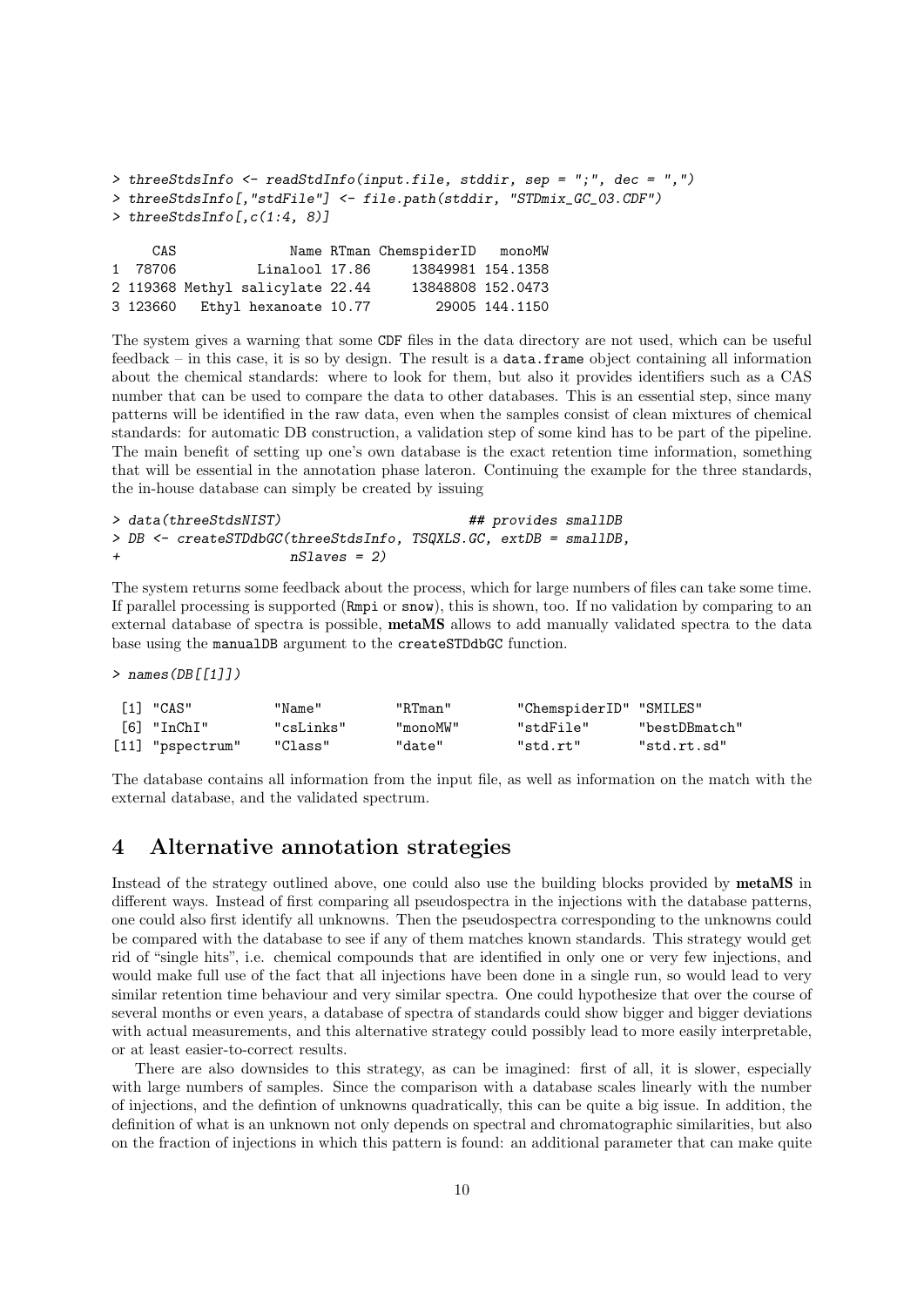a big difference in the outcome. Finally, it is easy to remove annotations from the "standard" strategy that occur in only very few samples: one can even assess whether alternative annotations are present that are more in line with what is found in the other samples.

Whichever strategy is most useful depends on the data and the scientific questions at hand. Given the building blocks provided by xcms and CAMERA, and on a more abstract level by metaMS, it is now quite easy to implement different strategies for different purposes.